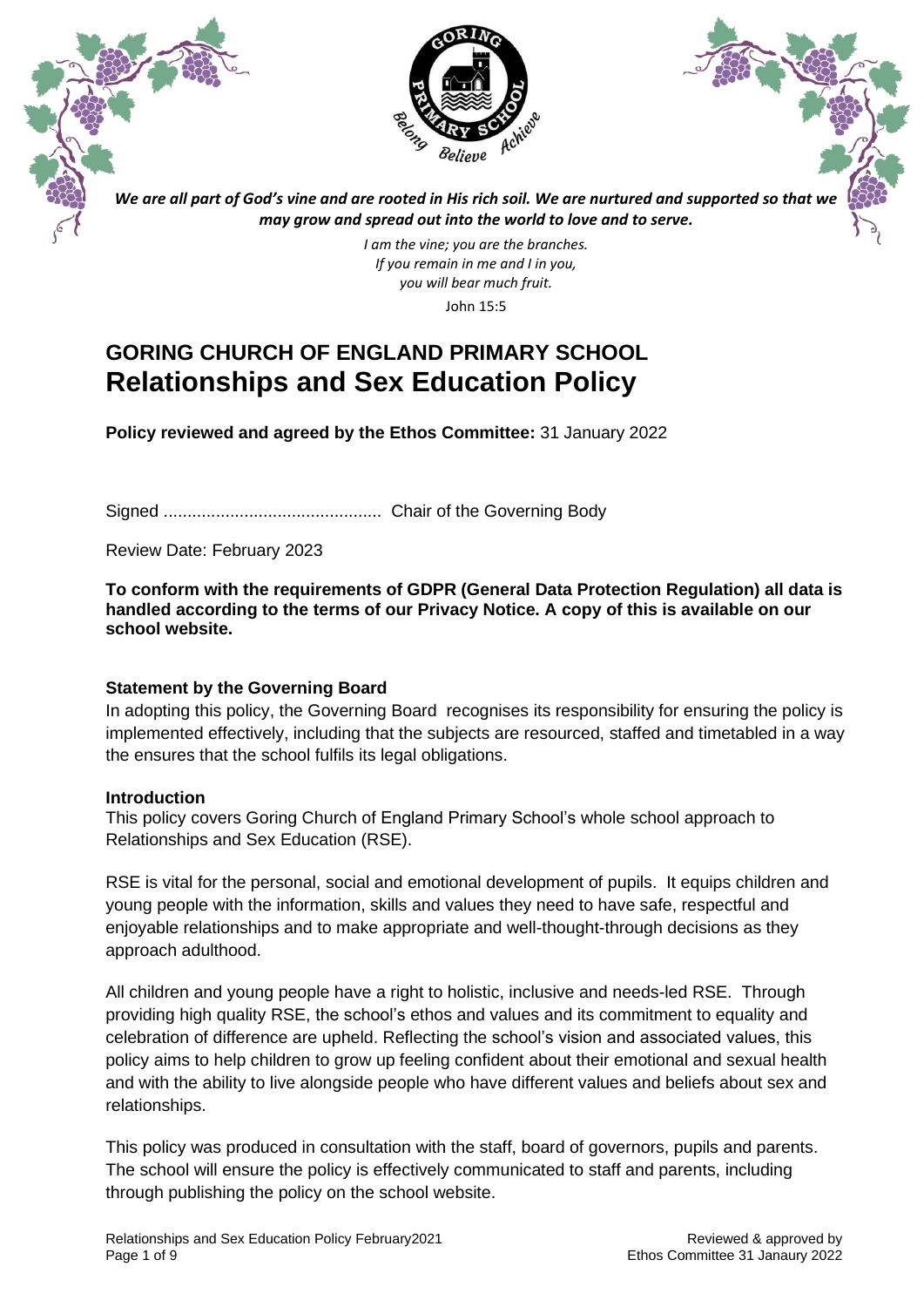The information below complies with statutory obligations to deliver RSE under sections 34 & 35 of the Children and Social Work Act 2017. It also has due regard for the DfE's (Department for Education) statutory Relationships Education, Relationships and Sex Education and Health Education guidance and other relevant guidance.

The policy is reviewed on a regular basis to ensure that it is in line with current Government guidance and legislation and to ensure that the RSE programme continues to meet the needs of pupils.

This policy should be read in conjunction with the following policies:

- Anti-bullying Policy
- Child Protection and Safeguarding Policy
- Curriculum Policy
- Equality and Acessibility Policy
- Learning and Teaching Policy
- Mental Health and Wellbeing Policy
- PSHE Policy

### **Equality, inclusion and social justice**

*'Schools should consider what they can do to foster healthy and respectful peer-to-peer communication and behaviour between boys and girls; and provide an environment which challenges perceived limits on pupils based on their gender or any other characteristic, including through these subjects and as part of a whole school approach.'*

Department for Education (2019, p.14)

RSE is a key vehicle for promoting equality, inclusion and social justice. It is designed to promote gender equality through challenging gender stereotypes, sexism and sexual harassment in school. Staff take these issues seriously and ensure that content on gender equality is embedded throughout the curriculum.

Goring Church of England Primary School is also committed to RSE that makes every pupil feel valued and included and is relevant to them. This means staff are committed to LGBT+<sup>1</sup> inclusion and SEND<sup>2</sup> inclusion and are mindful of the SEND Code of Practice 2014 when planning for this subject.

Staff also ensure that they consider the religious and cultural background of all pupils when teaching RSE.

Inclusive RSE at Goring Church of England Primary School will seek to challenge all forms of discrimination and prejudice between pupils and promote understanding and respect as outlined under the Equality Act 2010.

 $^1$  1 LGBT+ refers to people who identify as lesbian, gay, bisexual, or transgender, and to people with gender expressions outside traditional norms, including nonbinary, intersex, and other queer people (and those questioning their gender identity or sexual orientation).

 $^{2}$  2 SEND stands for Special Educational Needs and Disability.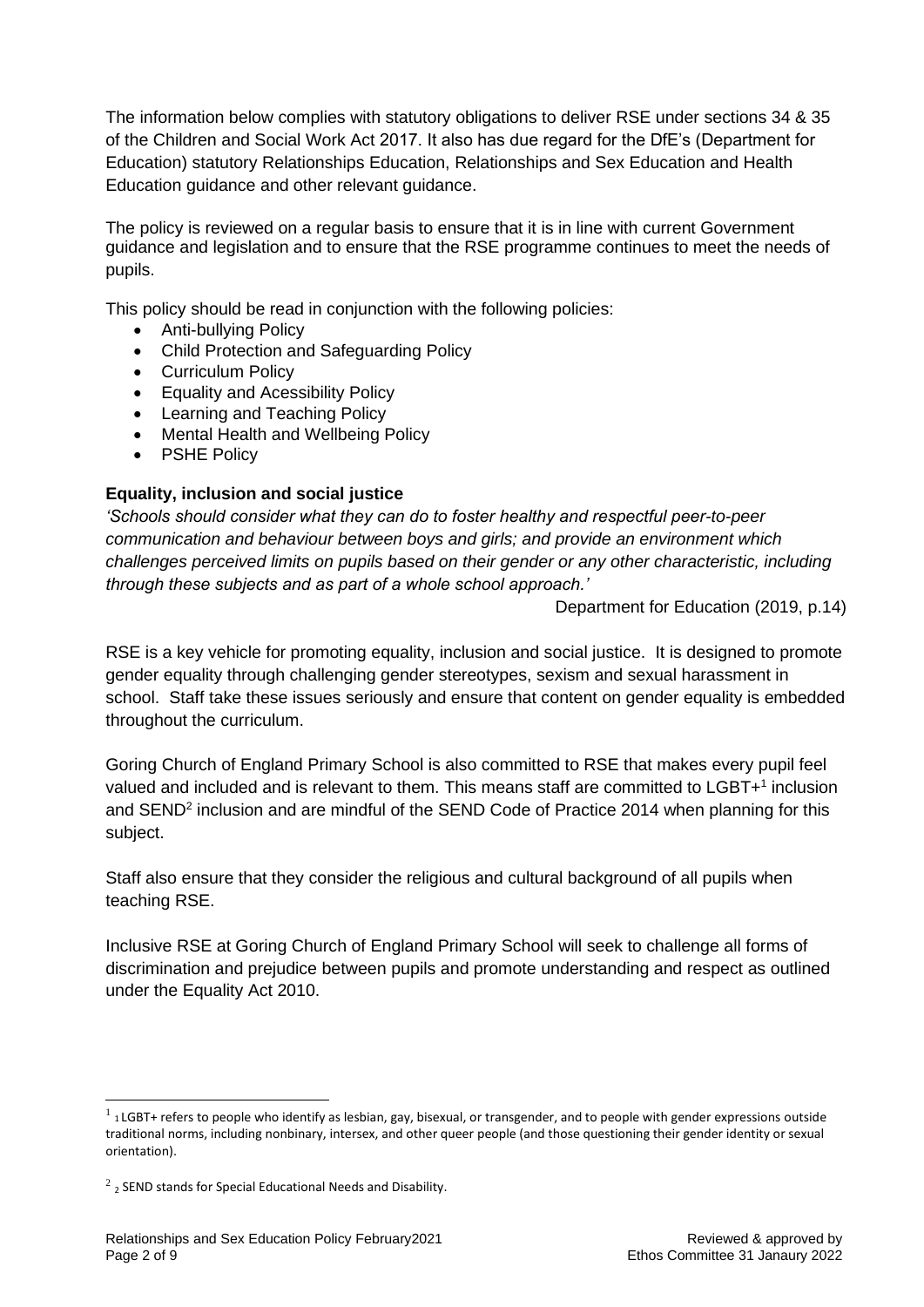# **Definition of relationships and sex education**

*'The aim of RSE is to give young people the information they need to help them develop healthy, nurturing relationships of all kinds, not just intimate relationships. It should enable them to know*  what a healthy relationship looks like and what makes a good friend, a good colleague and a *successful marriage or other type of committed relationship. It should teach what is acceptable and unacceptable behaviour in relationships.'*

(DfE Guidance, p25)

Consistent with the school's Anti-bulling and Equality Policies, and following the guidance provided by the Church of England's 'Valuing All God's Children' document, the school use a gender equity and human rights framework for RSE. Staff take a positive, inclusive and affirmative approach that accepts children's and young people's experiences and enables them to be explored sensitively.

To meet the aims outlined in the DfE Relationships Education, RSE and Health Education Guidance, staff will equip pupils to build positive relationships online and offline. The school seek to ensure the curriculum gives pupils the knowledge, skills, attitudes and values that will help them to:

- value their health, wellbeing and dignity
- build self-esteem and self-worth
- accept and value their personal identity and the personal identities of others
- understand and make sense of the real-life issues they are experiencing in the world around them
- manage and explore difficult feelings and emotions
- consider how their choices affect their own wellbeing and that of others
- develop as informed and responsible citizens
- understand and ensure the protection of their rights throughout their lives.

High quality, comprehensive RSE does not encourage early sexual experimentation but in fact builds young people's confidence and self-esteem and helps them understand the reasons for delaying sexual activity.

Evidence shows<sup>3</sup> that effective RSE plays a role in behaviour change, including reducing unprotected or unwanted sex and reducing harmful behaviour, including sexual harassment and sexual violence.

#### **Subject content and delivery**

*'Effective teaching in these subjects will ensure that core knowledge is broken down into units of manageable size and communicated clearly to pupils, in a carefully sequenced way, within a planned programme or lessons.'*

Department for Education (2019, p.8)

The school curriculum programme is developed by the PSHE and RSE subject coordinator in conjunction with the views of teachers, pupils and parents.

<sup>&</sup>lt;sup>3</sup> 3 <https://www.sexeducationforum.org.uk/resources/evidence/sre-evidence> - Bri<mark>efing which aims to provide an accessible and</mark> accurate summary of the research evidence relating to relationships and sex education (RSE), particularly the contribution of RSE to behaviour change. It includes findings about RSE from the third British National Survey of Sexual Attitudes and Lifestyles (Natsal).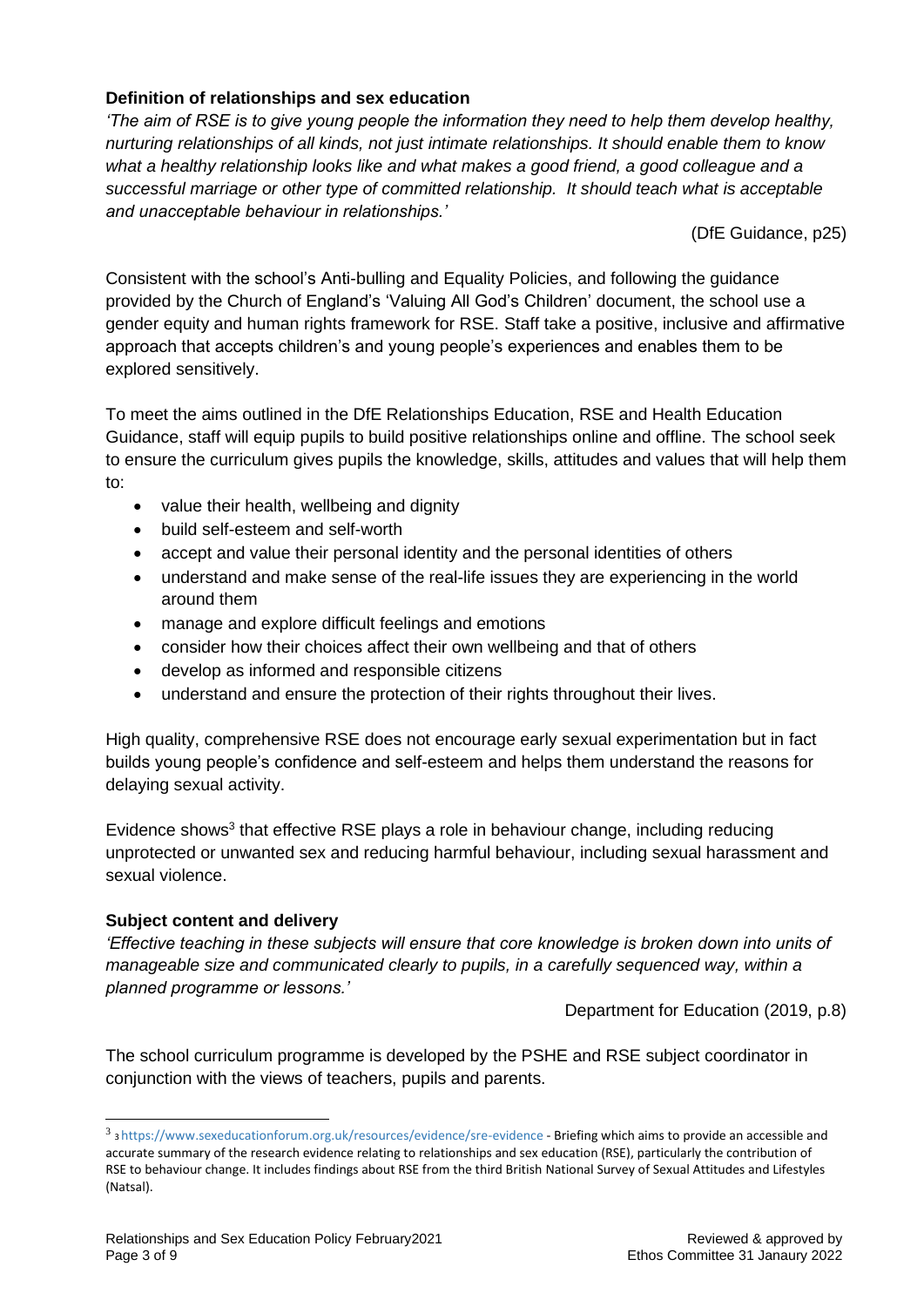At Goring Church of England Primary School, staff teach to the learning objectives and content outlined in the DfE Relationships Education, RSE and Health Education Guidance. All content will be delivered in a timely way and will be age and developmentally appropriate to meet the needs of pupils, including those pupils with SEND.

RSE will be delivered at Goring Church of England Primary School as part of Personal, Social, Health and Economic (PSHE) education curriculum, which has planned, timetabled lessons across all key stages, using a spiral curriculum approach (a course of study in which pupils will see the same topics throughout their school career, with each encounter increasing in complexity and reinforcing previous learning). The topics that are covered in each year group are as follows:

- 1) Me and my relationships
- 2) Valuing difference
- 3) Keeping myself safe
- 4) Rights and responsibilities
- 5) Being my best
- 6) Growing and changing

More details of what is covered in these topics specific to each year group are outlined in the PSHE long term plan which can be found on the school's website.

The school uses a scheme called 'SCARF' (Safety, Caring, Achievement, Resilience, Frendship) to supplement their teaching and provide high quality resources during lessons.

The PSHE and RSE coordinator work closely with colleagues in related curriculum areas (e.g. Science, Computing, RE and PE) to ensure a holistic and joined up approach to what is taught in RSE.

RSE will address aspects of relationships and sex in an integrated way within a single topic. Staff will not artificially separate learning about real life and online relationships when it is appropriate to integrate this teaching and explore a topic in both contexts. Where an issue is experienced exclusively or disproportionately in an online context, this will be drawn out.

The school also use external agencies, where appropriate, to deliver aspects of Relationships and Sex Education (see 'Working with visitors and external agencies' section below).

The programme will be delivered in a non-judgemental, factual way, using the correct medical terms where appropriate (e.g. for external body parts). School staff will not express or be expected to express their personal views or beliefs when delivering the programme.

All staff who have responsibility for delivering RSE will undergo training on a regular basis to ensure they are up-to-date with the RSE policy and curriculum requirements regarding RSE.

In addition to ongoing training, CPD will also be scheduled in response to updates to the RSE scheme of work and any new development in terms of course content.

#### **Monitoring and Evaluation**

The school regularly monitor and evaluate the RSE scheme of work to ensure that the quality of teaching is consistent, that the curriculum is meeting the new national requirements under the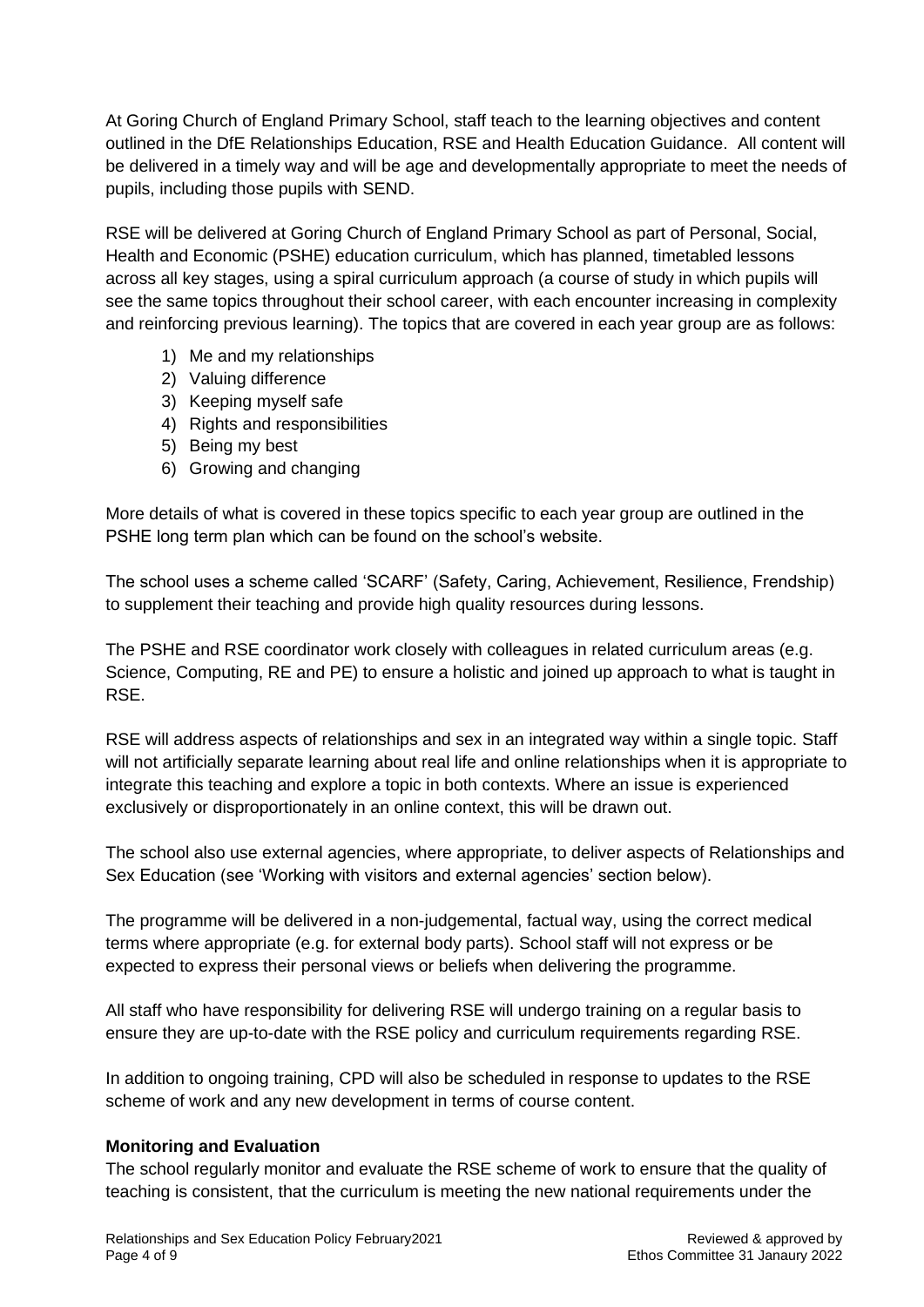Relationships Education, RSE and Health Education guidance, and that learning outcomes are reflective of pupil need.

This policy will be reviewed by the school's leadership team in conjunction with the PSHE and RSE coordinator and Governors on a regular basis. If changes are needed, members of staff, parents/carers and pupils will be consulted, and any amendments clearly communicated.

The School's Leadership Team monitors and evaluates the implementation of the programme and pupil's knowledge and understanding through:

- Pupil voice (e.g. using pupil surveys and focus groups)
- Evidence from lesson observations including analysing pupil engagement in lessons
- Teacher evaluation of lessons and the overall RSE programme
- Looking at samples of pupils' work
- Analysis of behaviour incident records (e.g. prejudicial bullying)

### **Pupil voice**

*'Listening and responding to the views of young people will strengthen the policy, ensuring that it meets the needs of all pupils'*

Department for Education (2019, p.12)

Pupil voice is central to the culture and ethos of the school. Staff use pupil voice to evaluate how relevant and engaging RSE is to children's lives.

Throughout the RSE scheme of work staff embed pupil voice practices to enable pupils to express their views on the range of topics and issues that RSE covers and to ensure that they listen to other opinions and evidence, reflect on their own perspectives and take a broader view.

The school wants to ensure that all pupil voices are heard but that those views that are hurtful, offensive or exclusionary do not dominate and are addressed appropriately and without delay.

The school want to ensure a culture where human rights, social justice, inclusion and diversity are promoted.

#### **Answering pupil questions**

*'The school's policy should cover how the school handles [difficult] questions. Given ease of access to the internet, children whose questions go unanswered may turn to inappropriate sources of information.'*

Department for Education (2019, p.23)

RSE explores a range of issues that may provoke questions from pupils. Staff view questions as a positive sign that pupils are engaged with what is being taught and feel able to express natural curiosities about themselves, their bodies and relationships with others.

To ensure pupils have every opportunity to ask any question they might have and to avoid loss of dignity for all, school staff may offer pupils the chance to contribute questions anonymously in advance of specific lessons (e.g. on puberty). This will enable staff to form apprioriate answers with factually accurate information.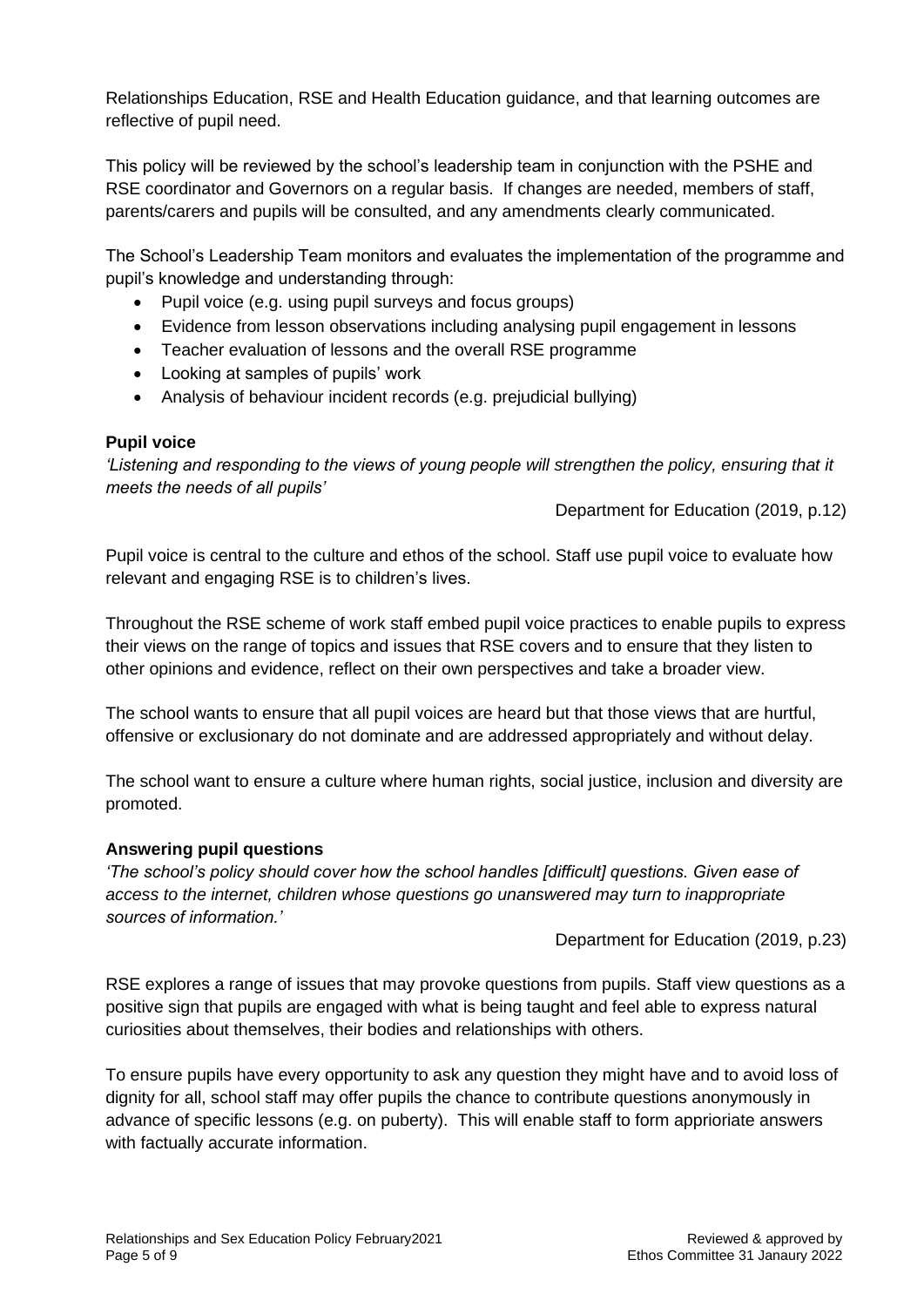As much as possible, where a question is relevant to the whole class, staff will answer it to the whole group. There may occasionally be the need to deal with a question outside of the classroom if it is not suitable for the entire class. If school staff do not feel in position to immediately address questions, they may defer a question and seek more information before responding to pupils.

Questions will always be answered in an age and developmentally appropriate way and take into account whether a parent/carer has requested their child to be removed from sex education lessons. If school staff have concerns about pupil contributions or questions, they will inform parents/carers as appropriate.

School staff will not be expected to answer personal questions about themselves or to ask direct personal questions of their pupils that could make either party vulnerable.

An open approach to answering questions prevents pupils from learning inaccurate or harmful information online or from peers and older pupils. Staff believe exploring issues with the whole class helps to reduce the stigma and shame that can surround some of the issues explored in RSE. Importantly, the school believes that children are better protected from harm and abuse when they can discuss issues openly with trained professionals and in a safe environment.

### **Working with parents/carers**

*'All schools should work closely with parents when planning and delivering these subjects. Schools should ensure that parents know what will be taught and when.'*

Department for Education (2019, p.17)

*'All schools must have in place a written policy for RSE. Schools must consult parents in developing and reviewing their policy.'*

Department for Education (2019, p.11)

Successful teaching of RSE involves parents/ carers and schools working together. The school also believe that parents/ carers can play an important role in the RSE of their children through exploring discussions at home that have taken place in school.

The RSE policy has been developed through consulting parents and carers.

See below for how the school works with parents/carers to ensure that they are aware of what staff teach and when:

- Long term plans are published on the school website
- Termly curriculum grids are shared with parents/carers
- Teachers write weekly newsletters
- Parents evenings
- Welcome packs for new parents
- Parents receive letters outlining when certain lessons (including lessons that involve sex education) will take place and what will be covered in these lessons

If parents/carers have any concerns or special circumstances that the school should be aware of, or would like any further information about the curriculum, staff can designate a time for them to come into school and address any issues.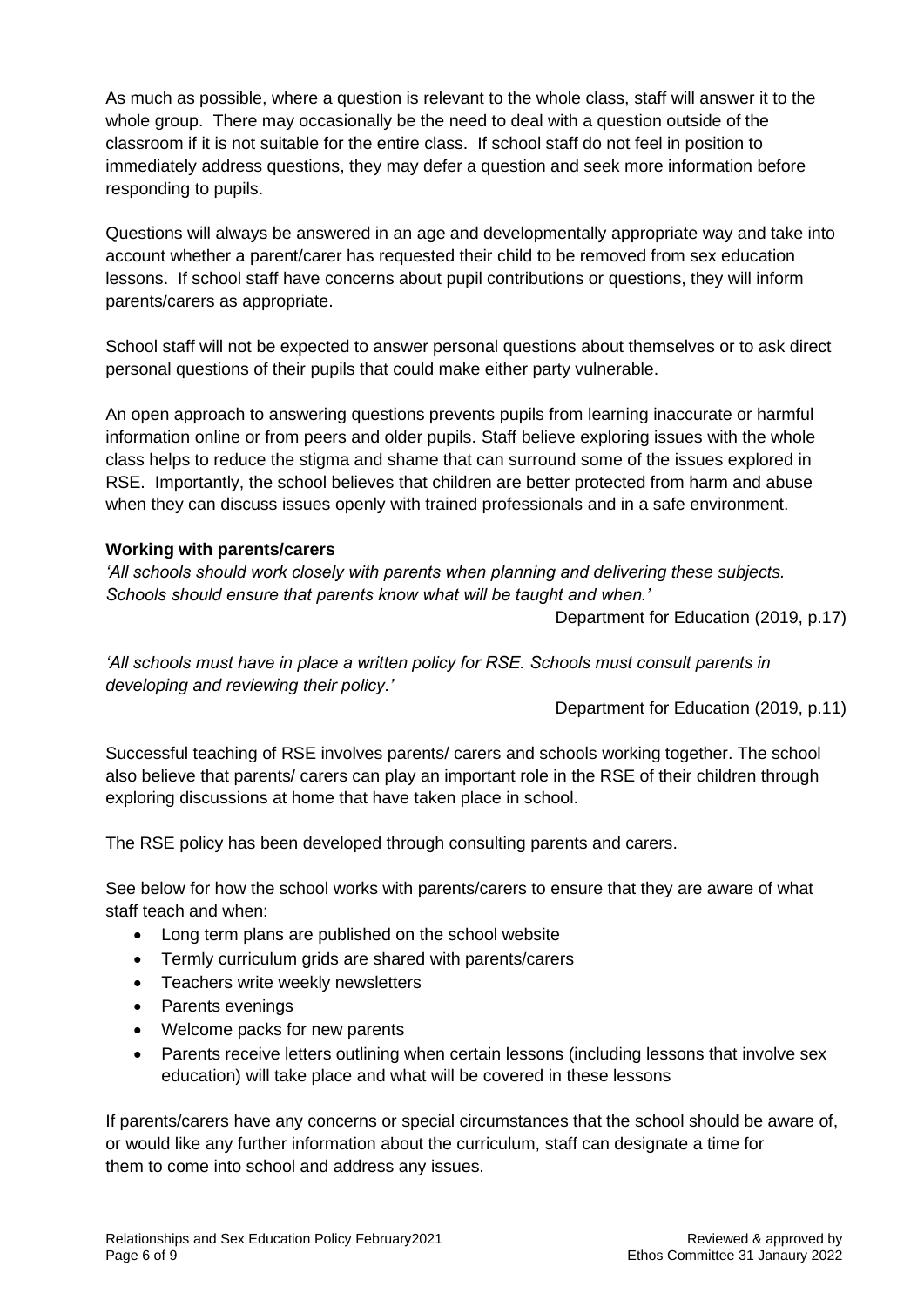Staff may share examples of key resources they use with parents/carers to reassure them of the content and to enable them to continue the conversations started in class at home. If parents/carers wish to view resources, this can be arranged via the school office.

## **Parental right to request their child be excused from sex education<sup>4</sup>**

*'All schools should work closely with parents and clearly communicate the fact that parents have the right to request that their child be withdrawn from some or all of sex education delivered as part of statutory RSE.'*

Department for Education (2019, p.17)

As outlined within the Statutory Guidance, parents/carers have the right to request their child be withdrawn from all or part of sex education lessons that are delivered as part of RSE.

Parents/carers do not have a right to withdraw their child from Relationships Education.

Parents/carers do not have the right to withdraw their child from any sex education delivered as part of the science curriculum.

Parents do not have the right to withdraw their child from Health Education.

Although parents/carers have the right to request to withdraw their child from any or all of sex education as part of Relationships Education, it is the school's aim to encourage parents to see the value of RSE learning and its contribution to keeping children safe, developing their emotional, social and physical wellbeing and for promoting equality and social justice.

Should a parent decide that they do not wish their child to take part in any of these lessons, the school would ask that they first speak to the headteacher to discuss their concerns. The headteacher will discuss the request with the parent/carer to fully understand and address any concerns/objections to the content of the curriculum.

If parents/carers do decide to withdraw their child, they should inform the headteacher in writing and the school will keep a record of this.

The school will remind parents annually that the request to withdraw is still in place and invite them to confirm whether they still want it.

# **Working with visitors and external agencies**

*'Working with external organisations can enhance delivery of these subjects, bringing in specialist knowledge and different ways of engaging with young people It is important to agree how confidentiality will work in any lesson and that the visitor understands how safeguarding reports should be dealt with in line with school policy.'*

Department for Education (2019, p.18)

<sup>4</sup> The information above is based on the Relationships, RSE and Health Education guidance that becomes statutory from September 2020. Up until September 2020, the parental right to withdraw remains the same under existing legislation and Sex and Relationships Education Guidance (2000). This means that parents will have a right to withdraw from some or all of sex education lessons in primary schools. For secondary schools, a parent can withdraw their child from some or all of sex education. A head teacher cannot overrule a request for withdrawal. This includes children above the age of 16. For more information please see: gov.uk/government/publications/sex-and-relationship-education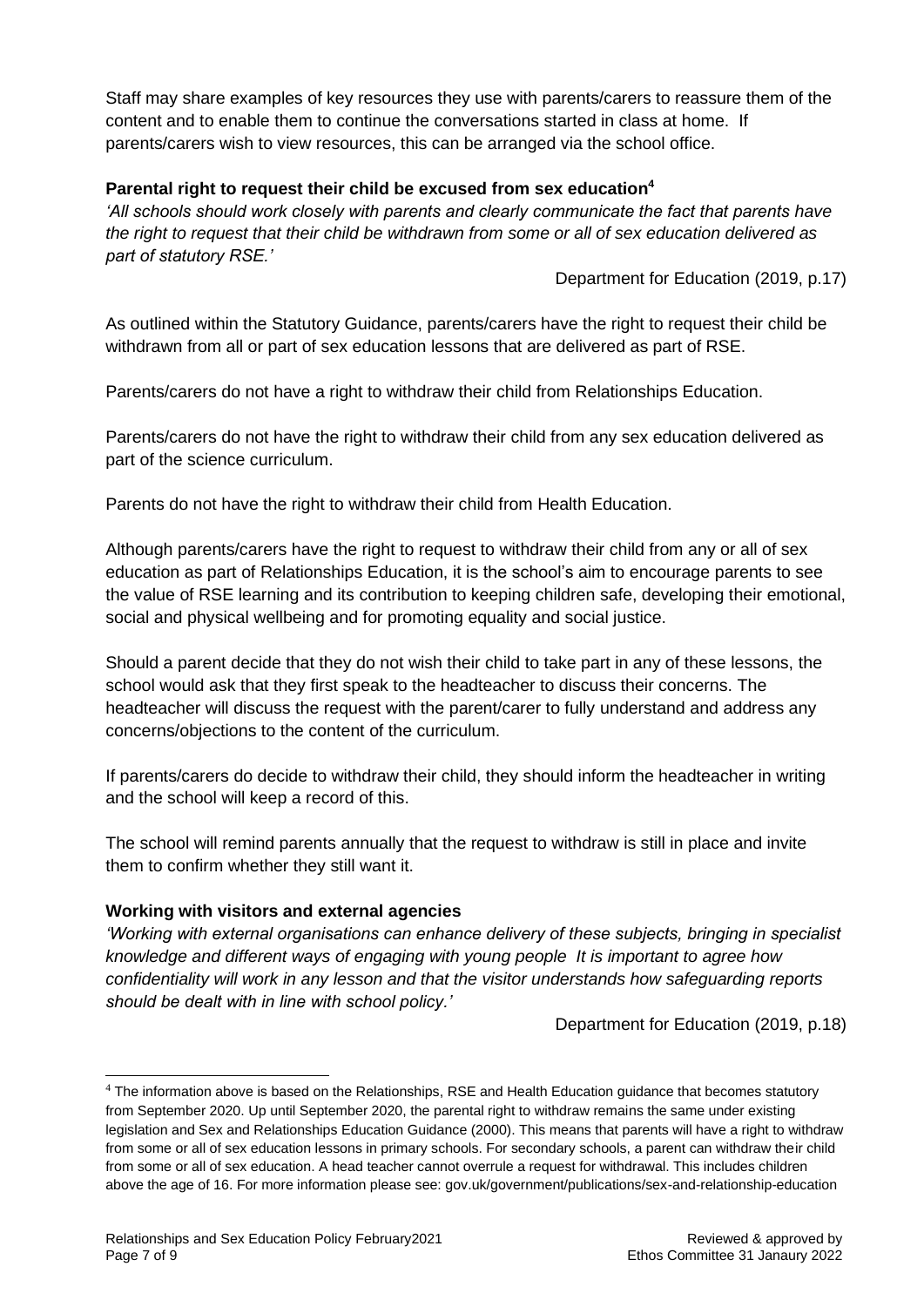From time-to-time Goring Church of England Primary School may invite external experts and visitors to deliver or enhance parts of the RSE scheme of work.

External visitors will be selected in order to enrich and supplement RSE by bringing particular skills, methods and expertise to the classroom and the whole school. External visitors may include: a school nurse, someone from the NSPCC or other charities and organisations (for example, One-Eighty)

A teacher will always be present throughout these lessons to build on the pupil's learning after the session/s as well as answer any questions the pupils may subsequently have.

Any external visitor will be expected to comply with this policy and other related policies, including the school's confidentiality and child protection policy.

Staff will also ensure that:

- There is appropriate planning, preparatory and follow up work for the session
- The visitor understands the cohort of children involved, including the different ability levels and diversities in identities across protected characteristics. They will also be made aware of any specific issues relating to child protection.

### **Safeguarding and child protection**

*'At the heart of these subjects there is a focus on keeping children safe, and schools can play an important role in preventative education [...] Good practice allows children an open forum to discuss potentially sensitive issues. Such discussions can lead to increased safeguarding reports.'*

Department for Education (2019, p.42)

Goring Church of England Primary School acknowledges that RSE is crucial for creating a culture of safeguarding within the school and for meeting statutory obligations as outlined in Keeping Children Safe in Education (September 2019).

RSE helps children to understand the difference between healthy and abusive relationships and to understand how to get help if they are experiencing abuse or have experienced abuse.

Staff recognise that when discussing some of the issues RSE covers, some pupils could disclose abuse or other harmful experiences. In cases of a disclosure, all staff have statutory training around child protection and will follow the schools safeguarding policy and procedures.

Staff also recognise that some children may be vulnerable to some of the content delivered in RSE due to a previous safeguarding concern, ongoing concerns or changes to their personal life. For those children, additional support will be given to prevent them being affected by the scenarios or topics in their planned lessons.

While Goring Church of England Primary School wants to create a learning space that feels safe for children and young people to disclose, staff also want to protect children's privacy.

At Goring Church of England Primary School, the staff do this by using a number of teaching techniques including the use of a working agreement, where rights respecting ground rules are created with pupils on what makes a safe and welcoming environment for all.